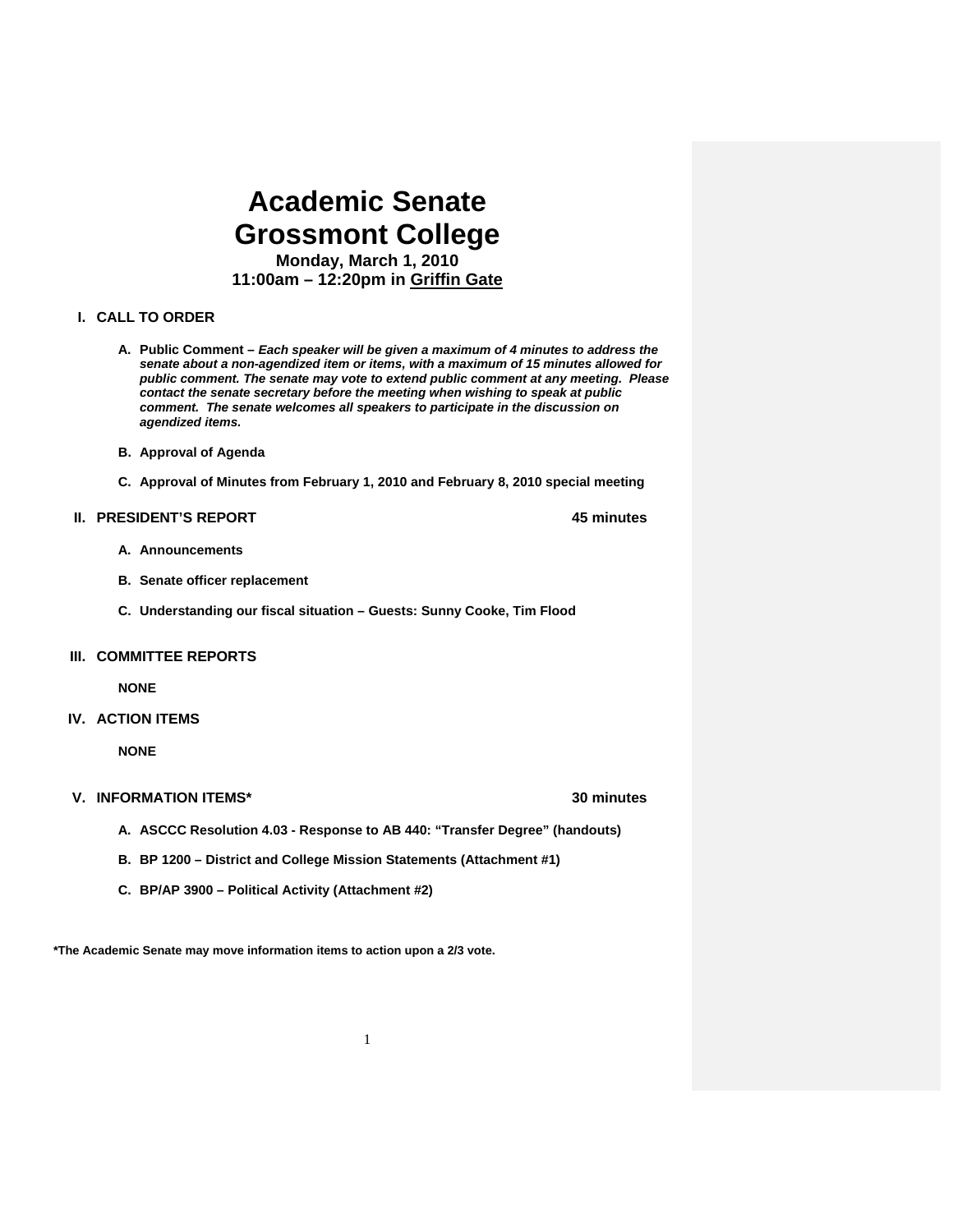## **Academic Senate Grossmont College**

### **Minutes of the Meeting – February 1, 2010**

### **MEETING ATTENDANCE:**

| P.J. Ortmeier (AOJ)<br>Ronald Norman (CSIS)<br>Larry Larsen (Exer Sci/Well)<br>x<br>Bonnie Schmiege (Counseling)<br>X<br>Virginia Young (Foreign Lang)<br>Lance Parr (AOJ)<br>Tina Young (AOJ)<br>Mary Rider (Counseling)<br>X<br>Antonio Crespo (Foreign Lang)<br>х<br>Jennifer Carmean (ASL)<br>Cruz Cerda (Counseling)<br>Robert Henry (History)<br>х<br>x<br>Danny Martinez (Cross Cult Stud)<br>Devon Atchison (History-Sen Officer)<br>Jamie Gould (ASL)<br>X<br>Jim Wilsterman (Art)<br>Joe Orate (Culinary Arts)<br>Angela Feres (History)<br>X<br>Priscilla Rogers (Inter Bus)<br>Gareth Davies-Morris (Art)<br>James Foran (Culinary Arts)<br>х<br>Jennifer Bennett (Art)<br>Kathy Mever (Dance) - Fall<br>X<br>Patty Morrison (Library)<br>х<br>Jenny VandenEynden (Math)<br>Malia Serrano<br>David Mullen (Dance) - Spring<br>X<br>X<br>x<br>Israel Cardona (Behav Sci)<br>George Gastil (P/T Senate Officer @large)<br>Susan Working (Math)<br>X<br>$\times$<br>x<br>Gregg Robinson (Behav Sci)<br>David Milroy (Divisional Senator AHLGC)<br>X<br>Ray Funk (Math)<br>x<br>Eric Lund (Divisional Senator CTE/WD)<br>Rebekah Wanic (Behav Sci)<br>Arturo Millan (Math)<br>X<br>Kirin Farquar (Divisional Senator ESBS)<br>Richard Unis (Behav Sci)<br>Shawn Hicks (Math)<br>X<br>Carla Sotelo (Divisional Senator LR)<br>Virginia Dudley (Bio Sci)<br>Evan Wirig (Media Comm)<br>X<br>Michael Golden (Bio Sci)<br>X<br>Lee Johnson (Divisional Senator)<br>William Snead (Media Comm)<br>x<br>Michele Perchez (Bio Sci)<br>X<br>Derek Cannon (Music)<br>Jane Nolan (DSPS)<br>x<br>Brian Keliher (Bus Admin)<br>Carl Fielden (DSPS)<br>Paul Kurokawa (Music)<br>X<br>X<br>Nate Scharff (Bus Admin)<br>Gary Jacobson (Earth Sci)<br>Steve Baker (Music)<br>x<br>Joy Zozuk (Nursing) Diane Hellar<br>Linda Snider (BOT)<br>Judd Curran (Earth Sci)<br>X<br>X<br>X<br>Diane Gottschalk (Nursing)<br>Barb Gillespie (BOT)<br>Oralee Holder (English)<br>Andy Biondo (CVT)<br>Adelle Schmitt (English)<br>X<br>Sharon Sykora (Nursing)<br>X<br>Don Ridgway (CVT)<br>Joan Ahrens (English)<br>Christine Vicino (Occ Therapy)<br>X<br>Jeff Lehman(Chemistry-Senate Officer)<br>Lisa Ledri-Aguilar (English)<br>Zoe Close (Phil/ Rel Studies)<br>X<br>Bill Hoaglin (Phil/ Rel Studies)<br>Cary Willard (Chemistry)<br>Sue Jensen (English)<br>Martin Larter (Chemistry)<br>X<br>Chuck Passentino (ESL)<br>Ross Cohen (Physics)<br>X<br>Diana Vance (Chemistry)<br>Stephanie Plante (Physics, Astr. Ph Sc)<br>Nancy Herzfeld-Pipkin (ESL)<br>X<br>Shahrokh Shahrokhi (Polit Economy)<br>Sheridan DeWolf (Child Dev)<br>Barbara Loveless(ESL)<br>X<br>X<br>Claudia Flores (Child Dev)<br>X<br>Jim Tolbert (EOPS)<br>Scott McGann (Polit Economy)<br>X<br>Lorenda Seibold-Phalan (Resp Ther)<br>Joel Castellaw (Comm)<br>Sylvia Montejano (EOPS)<br>X<br>Laura Sim (Exer Sci/Well-Sen Officer<br>Barry Winn (Resp Ther)<br>X<br>Jade Solan (Comm)<br>X<br>Victoria Curran (Comm)<br>X<br>Jamie Ivers<br>Craig Everett (Theatre Arts)<br>X<br>X<br>Janet Gelb (CSIS)<br>X<br>Jim Symington (Exer Sci/Well)<br>Buth Duggan | X        | Chris Hill (President) | x | Diane Mayne-Stafford (CSIS) | X | Dan Clauss/Karen Caires (Exer Sci/Well) |
|--------------------------------------------------------------------------------------------------------------------------------------------------------------------------------------------------------------------------------------------------------------------------------------------------------------------------------------------------------------------------------------------------------------------------------------------------------------------------------------------------------------------------------------------------------------------------------------------------------------------------------------------------------------------------------------------------------------------------------------------------------------------------------------------------------------------------------------------------------------------------------------------------------------------------------------------------------------------------------------------------------------------------------------------------------------------------------------------------------------------------------------------------------------------------------------------------------------------------------------------------------------------------------------------------------------------------------------------------------------------------------------------------------------------------------------------------------------------------------------------------------------------------------------------------------------------------------------------------------------------------------------------------------------------------------------------------------------------------------------------------------------------------------------------------------------------------------------------------------------------------------------------------------------------------------------------------------------------------------------------------------------------------------------------------------------------------------------------------------------------------------------------------------------------------------------------------------------------------------------------------------------------------------------------------------------------------------------------------------------------------------------------------------------------------------------------------------------------------------------------------------------------------------------------------------------------------------------------------------------------------------------------------------------------------------------------------------------------------------------------------------------------------------------------------------------------------------------------------------------------------------------------------------------------------------------------------------------------------------------------------------------------------------------------------------------------------------------------------------------------------|----------|------------------------|---|-----------------------------|---|-----------------------------------------|
|                                                                                                                                                                                                                                                                                                                                                                                                                                                                                                                                                                                                                                                                                                                                                                                                                                                                                                                                                                                                                                                                                                                                                                                                                                                                                                                                                                                                                                                                                                                                                                                                                                                                                                                                                                                                                                                                                                                                                                                                                                                                                                                                                                                                                                                                                                                                                                                                                                                                                                                                                                                                                                                                                                                                                                                                                                                                                                                                                                                                                                                                                                                          |          |                        |   |                             |   |                                         |
|                                                                                                                                                                                                                                                                                                                                                                                                                                                                                                                                                                                                                                                                                                                                                                                                                                                                                                                                                                                                                                                                                                                                                                                                                                                                                                                                                                                                                                                                                                                                                                                                                                                                                                                                                                                                                                                                                                                                                                                                                                                                                                                                                                                                                                                                                                                                                                                                                                                                                                                                                                                                                                                                                                                                                                                                                                                                                                                                                                                                                                                                                                                          |          |                        |   |                             |   |                                         |
|                                                                                                                                                                                                                                                                                                                                                                                                                                                                                                                                                                                                                                                                                                                                                                                                                                                                                                                                                                                                                                                                                                                                                                                                                                                                                                                                                                                                                                                                                                                                                                                                                                                                                                                                                                                                                                                                                                                                                                                                                                                                                                                                                                                                                                                                                                                                                                                                                                                                                                                                                                                                                                                                                                                                                                                                                                                                                                                                                                                                                                                                                                                          |          |                        |   |                             |   |                                         |
|                                                                                                                                                                                                                                                                                                                                                                                                                                                                                                                                                                                                                                                                                                                                                                                                                                                                                                                                                                                                                                                                                                                                                                                                                                                                                                                                                                                                                                                                                                                                                                                                                                                                                                                                                                                                                                                                                                                                                                                                                                                                                                                                                                                                                                                                                                                                                                                                                                                                                                                                                                                                                                                                                                                                                                                                                                                                                                                                                                                                                                                                                                                          |          |                        |   |                             |   |                                         |
|                                                                                                                                                                                                                                                                                                                                                                                                                                                                                                                                                                                                                                                                                                                                                                                                                                                                                                                                                                                                                                                                                                                                                                                                                                                                                                                                                                                                                                                                                                                                                                                                                                                                                                                                                                                                                                                                                                                                                                                                                                                                                                                                                                                                                                                                                                                                                                                                                                                                                                                                                                                                                                                                                                                                                                                                                                                                                                                                                                                                                                                                                                                          |          |                        |   |                             |   |                                         |
|                                                                                                                                                                                                                                                                                                                                                                                                                                                                                                                                                                                                                                                                                                                                                                                                                                                                                                                                                                                                                                                                                                                                                                                                                                                                                                                                                                                                                                                                                                                                                                                                                                                                                                                                                                                                                                                                                                                                                                                                                                                                                                                                                                                                                                                                                                                                                                                                                                                                                                                                                                                                                                                                                                                                                                                                                                                                                                                                                                                                                                                                                                                          |          |                        |   |                             |   |                                         |
|                                                                                                                                                                                                                                                                                                                                                                                                                                                                                                                                                                                                                                                                                                                                                                                                                                                                                                                                                                                                                                                                                                                                                                                                                                                                                                                                                                                                                                                                                                                                                                                                                                                                                                                                                                                                                                                                                                                                                                                                                                                                                                                                                                                                                                                                                                                                                                                                                                                                                                                                                                                                                                                                                                                                                                                                                                                                                                                                                                                                                                                                                                                          |          |                        |   |                             |   |                                         |
|                                                                                                                                                                                                                                                                                                                                                                                                                                                                                                                                                                                                                                                                                                                                                                                                                                                                                                                                                                                                                                                                                                                                                                                                                                                                                                                                                                                                                                                                                                                                                                                                                                                                                                                                                                                                                                                                                                                                                                                                                                                                                                                                                                                                                                                                                                                                                                                                                                                                                                                                                                                                                                                                                                                                                                                                                                                                                                                                                                                                                                                                                                                          |          |                        |   |                             |   |                                         |
|                                                                                                                                                                                                                                                                                                                                                                                                                                                                                                                                                                                                                                                                                                                                                                                                                                                                                                                                                                                                                                                                                                                                                                                                                                                                                                                                                                                                                                                                                                                                                                                                                                                                                                                                                                                                                                                                                                                                                                                                                                                                                                                                                                                                                                                                                                                                                                                                                                                                                                                                                                                                                                                                                                                                                                                                                                                                                                                                                                                                                                                                                                                          |          |                        |   |                             |   |                                         |
|                                                                                                                                                                                                                                                                                                                                                                                                                                                                                                                                                                                                                                                                                                                                                                                                                                                                                                                                                                                                                                                                                                                                                                                                                                                                                                                                                                                                                                                                                                                                                                                                                                                                                                                                                                                                                                                                                                                                                                                                                                                                                                                                                                                                                                                                                                                                                                                                                                                                                                                                                                                                                                                                                                                                                                                                                                                                                                                                                                                                                                                                                                                          |          |                        |   |                             |   |                                         |
|                                                                                                                                                                                                                                                                                                                                                                                                                                                                                                                                                                                                                                                                                                                                                                                                                                                                                                                                                                                                                                                                                                                                                                                                                                                                                                                                                                                                                                                                                                                                                                                                                                                                                                                                                                                                                                                                                                                                                                                                                                                                                                                                                                                                                                                                                                                                                                                                                                                                                                                                                                                                                                                                                                                                                                                                                                                                                                                                                                                                                                                                                                                          |          |                        |   |                             |   |                                         |
|                                                                                                                                                                                                                                                                                                                                                                                                                                                                                                                                                                                                                                                                                                                                                                                                                                                                                                                                                                                                                                                                                                                                                                                                                                                                                                                                                                                                                                                                                                                                                                                                                                                                                                                                                                                                                                                                                                                                                                                                                                                                                                                                                                                                                                                                                                                                                                                                                                                                                                                                                                                                                                                                                                                                                                                                                                                                                                                                                                                                                                                                                                                          |          |                        |   |                             |   |                                         |
|                                                                                                                                                                                                                                                                                                                                                                                                                                                                                                                                                                                                                                                                                                                                                                                                                                                                                                                                                                                                                                                                                                                                                                                                                                                                                                                                                                                                                                                                                                                                                                                                                                                                                                                                                                                                                                                                                                                                                                                                                                                                                                                                                                                                                                                                                                                                                                                                                                                                                                                                                                                                                                                                                                                                                                                                                                                                                                                                                                                                                                                                                                                          |          |                        |   |                             |   |                                         |
|                                                                                                                                                                                                                                                                                                                                                                                                                                                                                                                                                                                                                                                                                                                                                                                                                                                                                                                                                                                                                                                                                                                                                                                                                                                                                                                                                                                                                                                                                                                                                                                                                                                                                                                                                                                                                                                                                                                                                                                                                                                                                                                                                                                                                                                                                                                                                                                                                                                                                                                                                                                                                                                                                                                                                                                                                                                                                                                                                                                                                                                                                                                          | X        |                        |   |                             |   |                                         |
|                                                                                                                                                                                                                                                                                                                                                                                                                                                                                                                                                                                                                                                                                                                                                                                                                                                                                                                                                                                                                                                                                                                                                                                                                                                                                                                                                                                                                                                                                                                                                                                                                                                                                                                                                                                                                                                                                                                                                                                                                                                                                                                                                                                                                                                                                                                                                                                                                                                                                                                                                                                                                                                                                                                                                                                                                                                                                                                                                                                                                                                                                                                          |          |                        |   |                             |   |                                         |
|                                                                                                                                                                                                                                                                                                                                                                                                                                                                                                                                                                                                                                                                                                                                                                                                                                                                                                                                                                                                                                                                                                                                                                                                                                                                                                                                                                                                                                                                                                                                                                                                                                                                                                                                                                                                                                                                                                                                                                                                                                                                                                                                                                                                                                                                                                                                                                                                                                                                                                                                                                                                                                                                                                                                                                                                                                                                                                                                                                                                                                                                                                                          |          |                        |   |                             |   |                                         |
|                                                                                                                                                                                                                                                                                                                                                                                                                                                                                                                                                                                                                                                                                                                                                                                                                                                                                                                                                                                                                                                                                                                                                                                                                                                                                                                                                                                                                                                                                                                                                                                                                                                                                                                                                                                                                                                                                                                                                                                                                                                                                                                                                                                                                                                                                                                                                                                                                                                                                                                                                                                                                                                                                                                                                                                                                                                                                                                                                                                                                                                                                                                          |          |                        |   |                             |   |                                         |
|                                                                                                                                                                                                                                                                                                                                                                                                                                                                                                                                                                                                                                                                                                                                                                                                                                                                                                                                                                                                                                                                                                                                                                                                                                                                                                                                                                                                                                                                                                                                                                                                                                                                                                                                                                                                                                                                                                                                                                                                                                                                                                                                                                                                                                                                                                                                                                                                                                                                                                                                                                                                                                                                                                                                                                                                                                                                                                                                                                                                                                                                                                                          |          |                        |   |                             |   |                                         |
|                                                                                                                                                                                                                                                                                                                                                                                                                                                                                                                                                                                                                                                                                                                                                                                                                                                                                                                                                                                                                                                                                                                                                                                                                                                                                                                                                                                                                                                                                                                                                                                                                                                                                                                                                                                                                                                                                                                                                                                                                                                                                                                                                                                                                                                                                                                                                                                                                                                                                                                                                                                                                                                                                                                                                                                                                                                                                                                                                                                                                                                                                                                          |          |                        |   |                             |   |                                         |
|                                                                                                                                                                                                                                                                                                                                                                                                                                                                                                                                                                                                                                                                                                                                                                                                                                                                                                                                                                                                                                                                                                                                                                                                                                                                                                                                                                                                                                                                                                                                                                                                                                                                                                                                                                                                                                                                                                                                                                                                                                                                                                                                                                                                                                                                                                                                                                                                                                                                                                                                                                                                                                                                                                                                                                                                                                                                                                                                                                                                                                                                                                                          |          |                        |   |                             |   |                                         |
|                                                                                                                                                                                                                                                                                                                                                                                                                                                                                                                                                                                                                                                                                                                                                                                                                                                                                                                                                                                                                                                                                                                                                                                                                                                                                                                                                                                                                                                                                                                                                                                                                                                                                                                                                                                                                                                                                                                                                                                                                                                                                                                                                                                                                                                                                                                                                                                                                                                                                                                                                                                                                                                                                                                                                                                                                                                                                                                                                                                                                                                                                                                          | X        |                        |   |                             |   |                                         |
|                                                                                                                                                                                                                                                                                                                                                                                                                                                                                                                                                                                                                                                                                                                                                                                                                                                                                                                                                                                                                                                                                                                                                                                                                                                                                                                                                                                                                                                                                                                                                                                                                                                                                                                                                                                                                                                                                                                                                                                                                                                                                                                                                                                                                                                                                                                                                                                                                                                                                                                                                                                                                                                                                                                                                                                                                                                                                                                                                                                                                                                                                                                          |          |                        |   |                             |   |                                         |
|                                                                                                                                                                                                                                                                                                                                                                                                                                                                                                                                                                                                                                                                                                                                                                                                                                                                                                                                                                                                                                                                                                                                                                                                                                                                                                                                                                                                                                                                                                                                                                                                                                                                                                                                                                                                                                                                                                                                                                                                                                                                                                                                                                                                                                                                                                                                                                                                                                                                                                                                                                                                                                                                                                                                                                                                                                                                                                                                                                                                                                                                                                                          |          |                        |   |                             |   |                                         |
|                                                                                                                                                                                                                                                                                                                                                                                                                                                                                                                                                                                                                                                                                                                                                                                                                                                                                                                                                                                                                                                                                                                                                                                                                                                                                                                                                                                                                                                                                                                                                                                                                                                                                                                                                                                                                                                                                                                                                                                                                                                                                                                                                                                                                                                                                                                                                                                                                                                                                                                                                                                                                                                                                                                                                                                                                                                                                                                                                                                                                                                                                                                          |          |                        |   |                             |   |                                         |
|                                                                                                                                                                                                                                                                                                                                                                                                                                                                                                                                                                                                                                                                                                                                                                                                                                                                                                                                                                                                                                                                                                                                                                                                                                                                                                                                                                                                                                                                                                                                                                                                                                                                                                                                                                                                                                                                                                                                                                                                                                                                                                                                                                                                                                                                                                                                                                                                                                                                                                                                                                                                                                                                                                                                                                                                                                                                                                                                                                                                                                                                                                                          |          |                        |   |                             |   |                                         |
|                                                                                                                                                                                                                                                                                                                                                                                                                                                                                                                                                                                                                                                                                                                                                                                                                                                                                                                                                                                                                                                                                                                                                                                                                                                                                                                                                                                                                                                                                                                                                                                                                                                                                                                                                                                                                                                                                                                                                                                                                                                                                                                                                                                                                                                                                                                                                                                                                                                                                                                                                                                                                                                                                                                                                                                                                                                                                                                                                                                                                                                                                                                          | $\times$ |                        |   |                             |   |                                         |
|                                                                                                                                                                                                                                                                                                                                                                                                                                                                                                                                                                                                                                                                                                                                                                                                                                                                                                                                                                                                                                                                                                                                                                                                                                                                                                                                                                                                                                                                                                                                                                                                                                                                                                                                                                                                                                                                                                                                                                                                                                                                                                                                                                                                                                                                                                                                                                                                                                                                                                                                                                                                                                                                                                                                                                                                                                                                                                                                                                                                                                                                                                                          | $\times$ |                        |   |                             |   |                                         |
|                                                                                                                                                                                                                                                                                                                                                                                                                                                                                                                                                                                                                                                                                                                                                                                                                                                                                                                                                                                                                                                                                                                                                                                                                                                                                                                                                                                                                                                                                                                                                                                                                                                                                                                                                                                                                                                                                                                                                                                                                                                                                                                                                                                                                                                                                                                                                                                                                                                                                                                                                                                                                                                                                                                                                                                                                                                                                                                                                                                                                                                                                                                          | X        |                        |   |                             |   |                                         |
|                                                                                                                                                                                                                                                                                                                                                                                                                                                                                                                                                                                                                                                                                                                                                                                                                                                                                                                                                                                                                                                                                                                                                                                                                                                                                                                                                                                                                                                                                                                                                                                                                                                                                                                                                                                                                                                                                                                                                                                                                                                                                                                                                                                                                                                                                                                                                                                                                                                                                                                                                                                                                                                                                                                                                                                                                                                                                                                                                                                                                                                                                                                          | X        |                        |   |                             |   |                                         |
|                                                                                                                                                                                                                                                                                                                                                                                                                                                                                                                                                                                                                                                                                                                                                                                                                                                                                                                                                                                                                                                                                                                                                                                                                                                                                                                                                                                                                                                                                                                                                                                                                                                                                                                                                                                                                                                                                                                                                                                                                                                                                                                                                                                                                                                                                                                                                                                                                                                                                                                                                                                                                                                                                                                                                                                                                                                                                                                                                                                                                                                                                                                          |          |                        |   |                             |   |                                         |
|                                                                                                                                                                                                                                                                                                                                                                                                                                                                                                                                                                                                                                                                                                                                                                                                                                                                                                                                                                                                                                                                                                                                                                                                                                                                                                                                                                                                                                                                                                                                                                                                                                                                                                                                                                                                                                                                                                                                                                                                                                                                                                                                                                                                                                                                                                                                                                                                                                                                                                                                                                                                                                                                                                                                                                                                                                                                                                                                                                                                                                                                                                                          |          |                        |   |                             |   |                                         |
|                                                                                                                                                                                                                                                                                                                                                                                                                                                                                                                                                                                                                                                                                                                                                                                                                                                                                                                                                                                                                                                                                                                                                                                                                                                                                                                                                                                                                                                                                                                                                                                                                                                                                                                                                                                                                                                                                                                                                                                                                                                                                                                                                                                                                                                                                                                                                                                                                                                                                                                                                                                                                                                                                                                                                                                                                                                                                                                                                                                                                                                                                                                          |          |                        |   |                             |   |                                         |

**GUESTS**:

- Beth Smith, Math Department Faculty; Treasurer, ASCCC
- Janet Castanos-Acting VP Academic Affairs
- Jim Mahler, President American Federation of Teachers
- Sue Gonda, Acting Dean- English, Social and Behavioral Sciences
- John Colson, VP Student Services

**RECORDER**: Rochelle Weiser

### **I. CALL TO ORDER (11:05)**

#### **A. Public Comment**

Gregg Robinson:

Greg asked that the Academic Senate support the AFT (American Federation of Teachers) "March for California's Future" that is taking place March 1<sup>st</sup> from Los Angeles to Sacramento. The march is in opposition to the educational cuts that are taking place in the state. The march has been endorsed by many councils and governing boards throughout California and it would be important to have support from the Academic Senate and faculty as well. Discussion occurred regarding the timing and the need to have support prior to the march. A motion was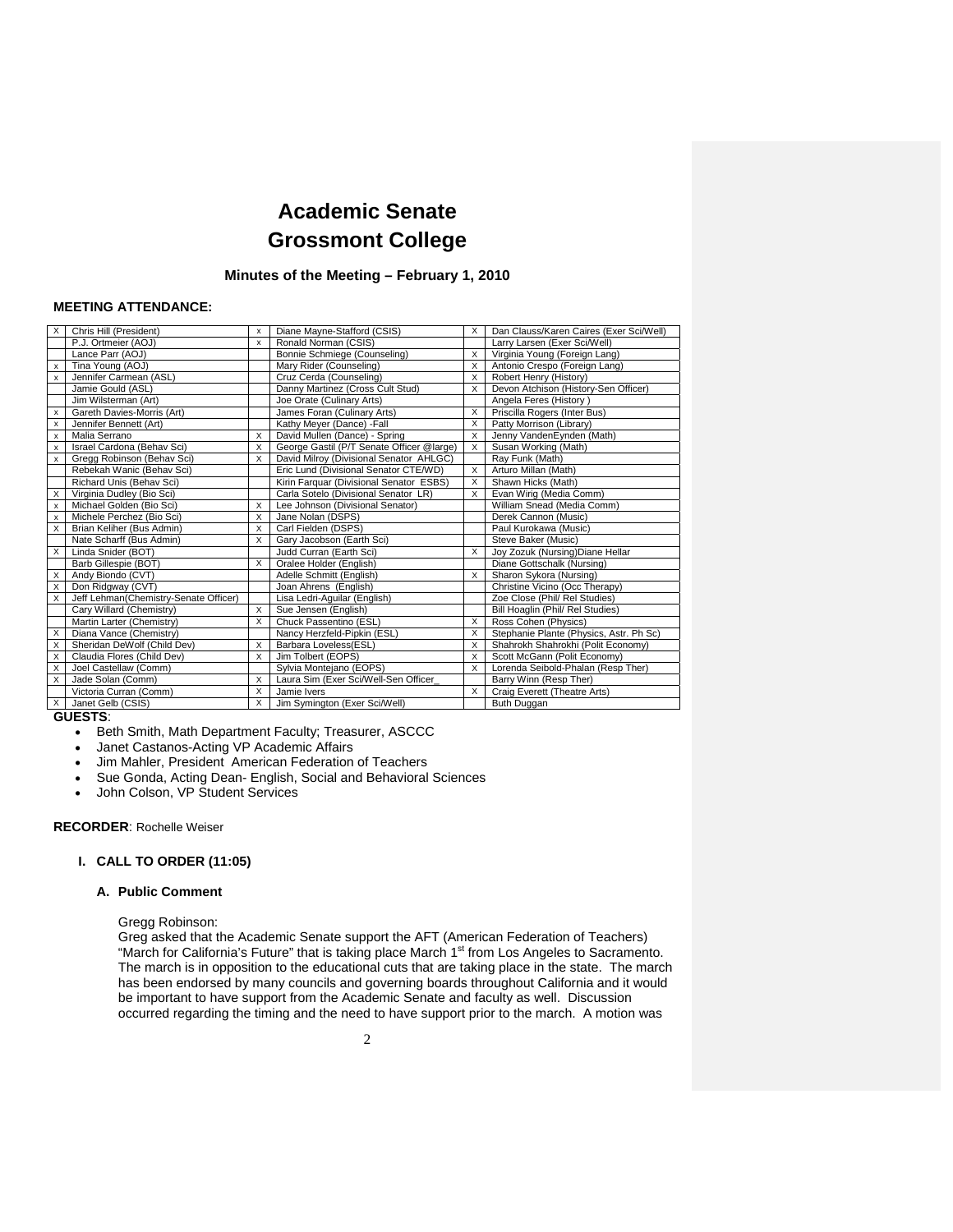made to bring forth a resolution in support of the AFT march as an action item to the special meeting of the Academic Senate on Monday February 8, 2010.

M/S/U Milroy/Everett

### **B. Approval of Agenda**

A motion was made to approve the day's agenda. M/S/U Wirig/Milroy

 **C. Approval of Minutes from December 7, 2009**  A motion was made to approve the minutes from the previous meeting. M/S/U Fielden/Morrison

### **II. PRESIDENT'S REPORT**

#### A. **Announcements**

Chris began by asking the Senators to please note any changes for Representatives on the sign in sheet so it could be made current.

Chris then reviewed the employee intranet and highlighted the "District Services Survey" results and where to find them; http://www.gcccd.edu/intranet/.

Chris also shared the upcoming institutes being sponsored by the California Statewide Academic Senate; she noted that a team from Grossmont College would be attending the Equity and Diversity Institute, she also encouraged attendance at the Vocational Education Leadership Institute (noting there is a waitlist for this institute), and noted that the Faculty Leadership Institute will take place in San Diego in June. Chris reported she has asked Sunny Cooke if Grossmont College could send faculty to this institute as it will be here in San Diego. She encouraged anyone interested in leadership opportunities through the Academic Senate to attend the Faculty Leadership Institute. She noted the Spring Plenary Session was upcoming and proposed resolutions would be available soon to share with the Academic Senate prior to her attending. She encouraged everyone to think about attending the institutes and to please contact her with questions or interest.

Chris reminded Senators of the special Academic Senate meeting on Monday February 8<sup>th</sup> at 11am at Griffin Gate; the Chairs and Coordinators meeting will be immediately following. Chris explained that this meeting was important in order to review, discuss and have recommendations for the Add Code/Wait List modifications prior to the February DCEC meeting.

Chris announced the Faculty Professional Development committee would like feedback from faculty as to what topics they would like to see for Fall Flex week. Some of the suggestions were: a presentation/summarization of how the budget cuts are affecting our students, who are students are, what the populations are; more on cultural history and diversity; possible student involvement-getting to know our students and their experiences; art awareness as part of cultural awareness; discussion of how budget cuts are affecting the climate and culture at Grossmont College, specifically not being able to take as many students. Chris noted that during convocation faculty were encouraged to continue to accept students up to the class maximums, but not to go over those maximums unless based on previously high drop rates. For individual faculty members, going over the class max may only be a few extra students, but it heavily impacts student services. It was again mentioned to have more discussion regarding who the students are at Grossmont College (i.e. there seem to be a higher number of ESL students than in the past), how this impacts what has been done in the past, and what needs to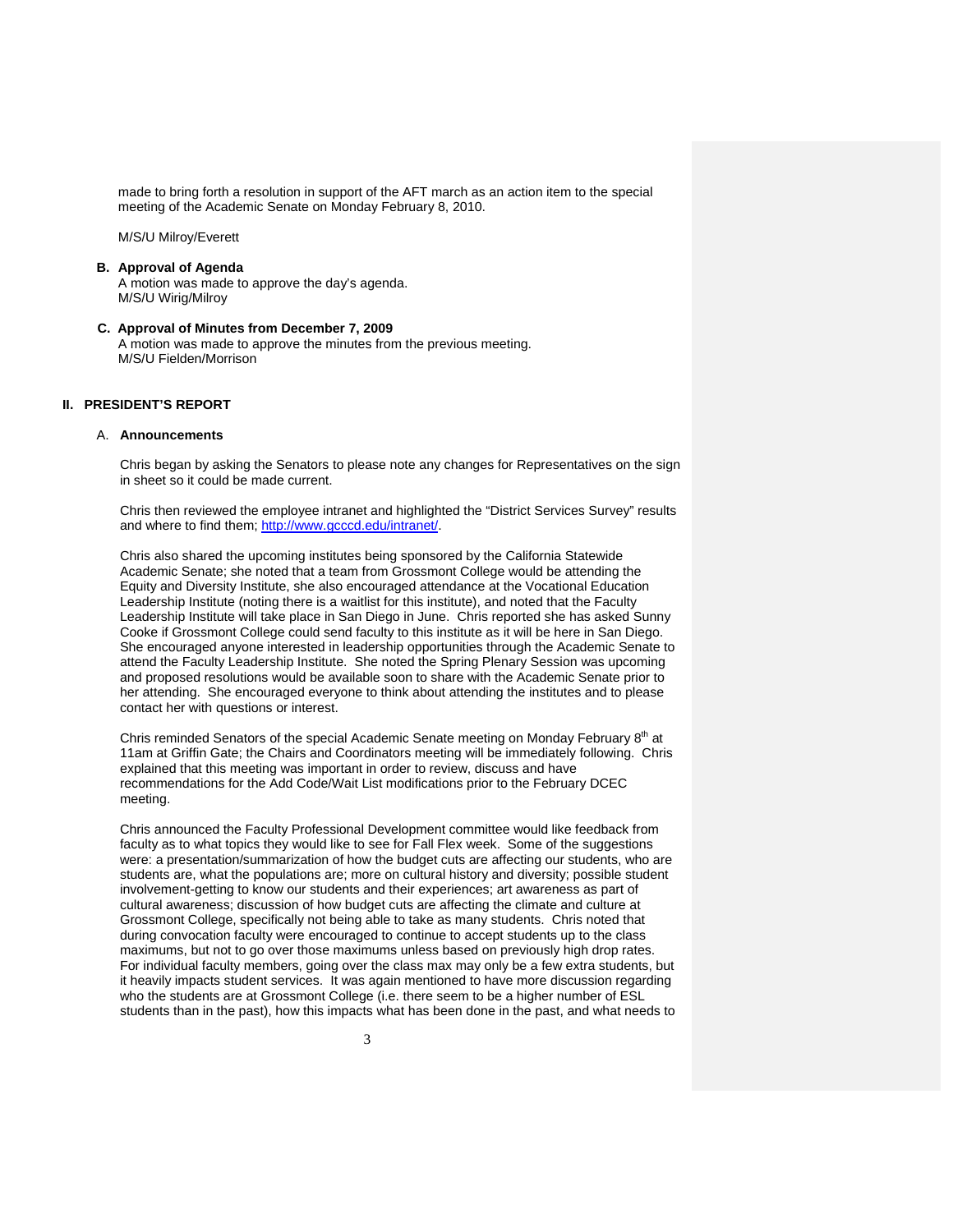be in the future for student success. There was more discussion regarding ESL students, the resources available, and what courses are offered and the need to have serious discussions regarding how to best serve these students. Chris noted that if anyone is interested in presenting on any of these topics or has a topic they would like to present to please contact the Faculty Development Committee co-chairs, Martin Larter and Edde Tomoche-Weldele.

#### **B. Temporary absence of Senate VP**

Chris announced that Sue Gonda has been appointed as Acting Dean of English, Social and Behavioral Sciences. Chris announced that this creates a vacancy for the Vice President of the Academic Senate. It was discussed that a current Senate Officer should serve as the Vice President for the semester; Jeff Lehman offered to take the position. Chris will bring the following back as an action item at the next meeting: 1) Jeff Lehman to serve in the vacant VP position, and 2) fill his vacant position with an interested candidate. Chris asked that anyone interested in serving as an officer for the semester to please contact her.

### **C. Academic calendar modification feedback and questions**

 Chris reported that in the Planning and Resources Council meeting there had been discussion regarding a 4/10 summer schedule (4 days a week, 10 hours a day) and she would like to have the Senate's input on this. She noted this item is being considered for the upcoming Summer session. The campus and all services would be closed Friday, Saturday and Sunday. Some of the items brought up were: the impact on upkeep over the long weekend (i.e. biology animals); the effect on specialty programs that are on Saturdays; availability of faculty offices (they would be shut down); impact on students and staff that have child care needs, or working students who can only attend Saturday courses, and how will this service student needs and the idea of being present for the community. Chris noted that the Planning and Resources Council includes students, faculty and staff and those groups are also having discussions among their constituents. Other suggestions included: the possibility of utilizing both campuses-when one is closed the other is open; and concern about the Study Center being closed-many students utilize this and will the students suffer without it.

Chris then reported that the Calendar Committee meeting was upcoming and that there was going to be discussion regarding modifying the calendar and she would like input from the Senate regarding two proposed modifications; having no finals week and having a week off for Thanksgiving. Chris then asked the Senators for any questions they might have regarding the modifications. Some of the items mentioned were: where the lost time would be made up; how will this affect faculty pay, especially part-time faculty; what the impact would be on students that take cumulative finals; looking at data regarding taking breaks-how the timing affects drop rates for students; what other colleges are doing; consider a fall break; get student input; adding time to courses might cause facilities to be unavailable for other classes; making it the whole week during Thanksgiving or just Wednesday; how would this change affect accreditation for some disciplines (i.e. nursing has separate accreditation issues); possibly look at calendar issues at a regional level to coordinate breaks. Please forward any additional questions to Chris.

#### **D. Approach to section reductions**

Chris reviewed some of the items that were discussed at the convocation one being the mission of Grossmont College and the components of that. She then presented a handout that illustrated the current concept. She reported that this has been the basic enrollment approach and how the departments have been trying to deal with section cuts. This handout reviewed that there are three basic areas of the college mission: Transfer and General Ed, Basic Skills, and Career Technical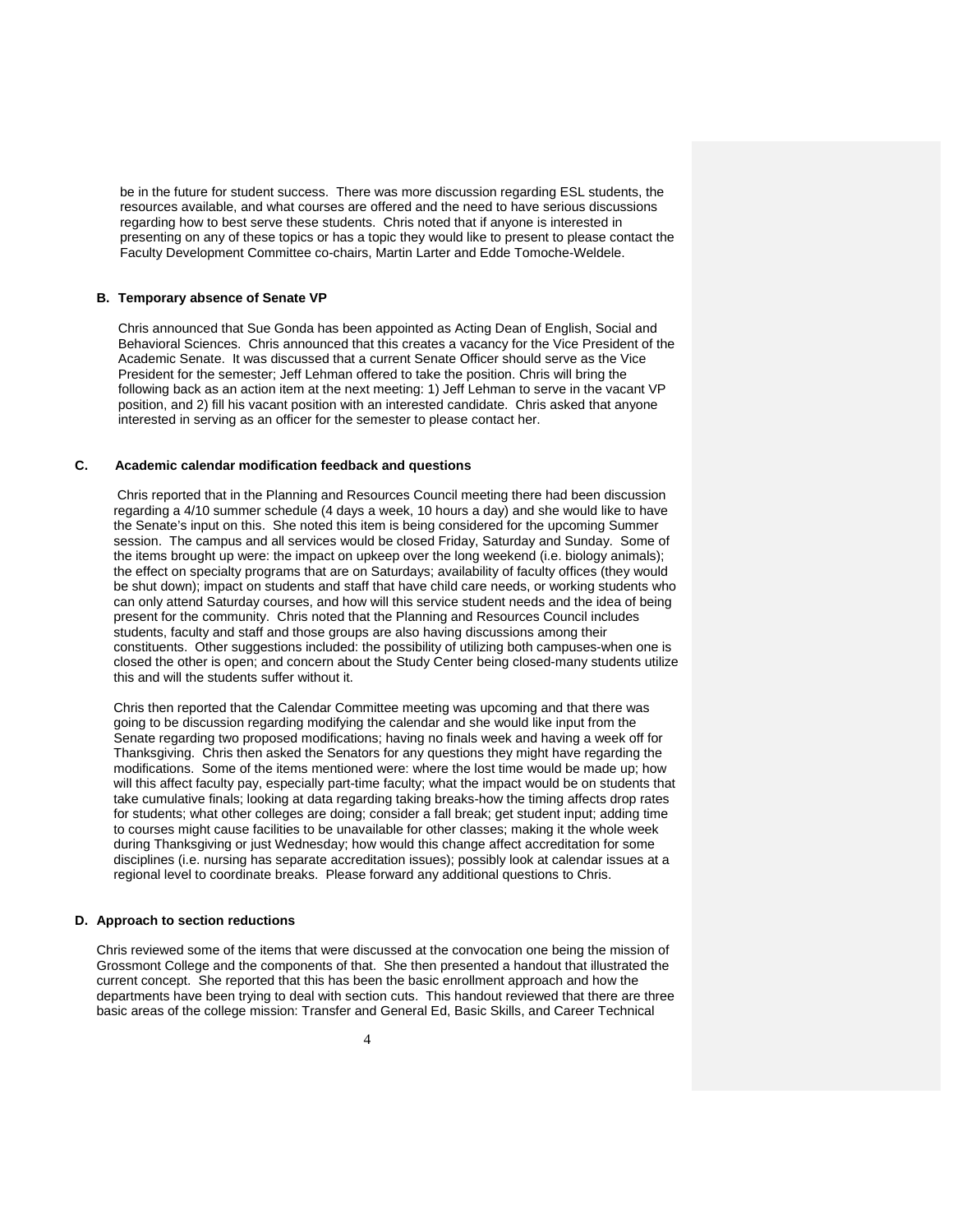Education & Workforce Development. Chris noted that the area of Community Education would be available as the budget allowed. When discussions on enrollment management occur everyone is involved; faculty, department chairs and coordinators, deans and vice presidents. She encouraged everyone to share this information with their constituents and continue to encourage discussions regarding enrollment strategies and the budget.

Discussion occurred regarding courses that were offered through the extension programs, specifically if there were some overlap courses that could it be offered either at GC or at the extension in order to open funds for other courses not being offered. Chris said she would have to find out how that is coordinated and report back. It was also noted that more conversations were needed regarding courses being offered and budget issues; Enrollment Strategies is one committee where these conversations will be taking place.

#### **III. Committee Reports**

None

### **IV. ACTION ITEMS**

#### **A. Academic Integrity-Cheating Matrix**

Chris asked for a motion to table this item until the next Senate meeting due to time constraints. Beth Smith requested that Senators review the minutes from the December 7 meeting and discuss with their departments what cheating is to them; how they want to categorize it, and how do they want it dealt with. Do they want to determine the "levels" of cheating as behaviors or number of infractions or a combination of both of those?

M/S/U Atchison/DeWolf

### **IV. INFORMATION ITEMS**

#### **A. Academic Rank form modification**

Chris reviewed the Academic Rank Form and noted that the only change was a clarification of the term "satisfactory". It was noted that any of the old forms for Academic Rank that were already submitted will be accepted. A motion was made to suspend the rules and move this item forward to an action item.

### M/S/U Everett/DeWolf

Chris then asked for a motion to put the document on the table for approval. Chris then called for the approval of the Academic Rank Form. M/S/U Wirig/Atchison

#### **B. Add Code/Wait List modification**

Chris then reviewed the Add Code/Wait List modification document. She reviewed the current way Add Codes/ Wait Lists are done; then reviewed the proposed options. Much discussion occurred regarding details of situations with add codes. Some items mentioned were: what is considered the 1<sup>st</sup> day of classes-the actual day or when the semester starts; if "auto register student" are used –how long do students have to pay; can limits be set on waitlists; can students be on more than one waitlist with conflicting class times; problems with add codes expiring prior to some courses meeting for the first time; are students able to be on waitlists for the same sections. Brian reported many of the items will be explored and discussed once faculty choose which option they would like to use. Chris asked that the senators discuss this item with their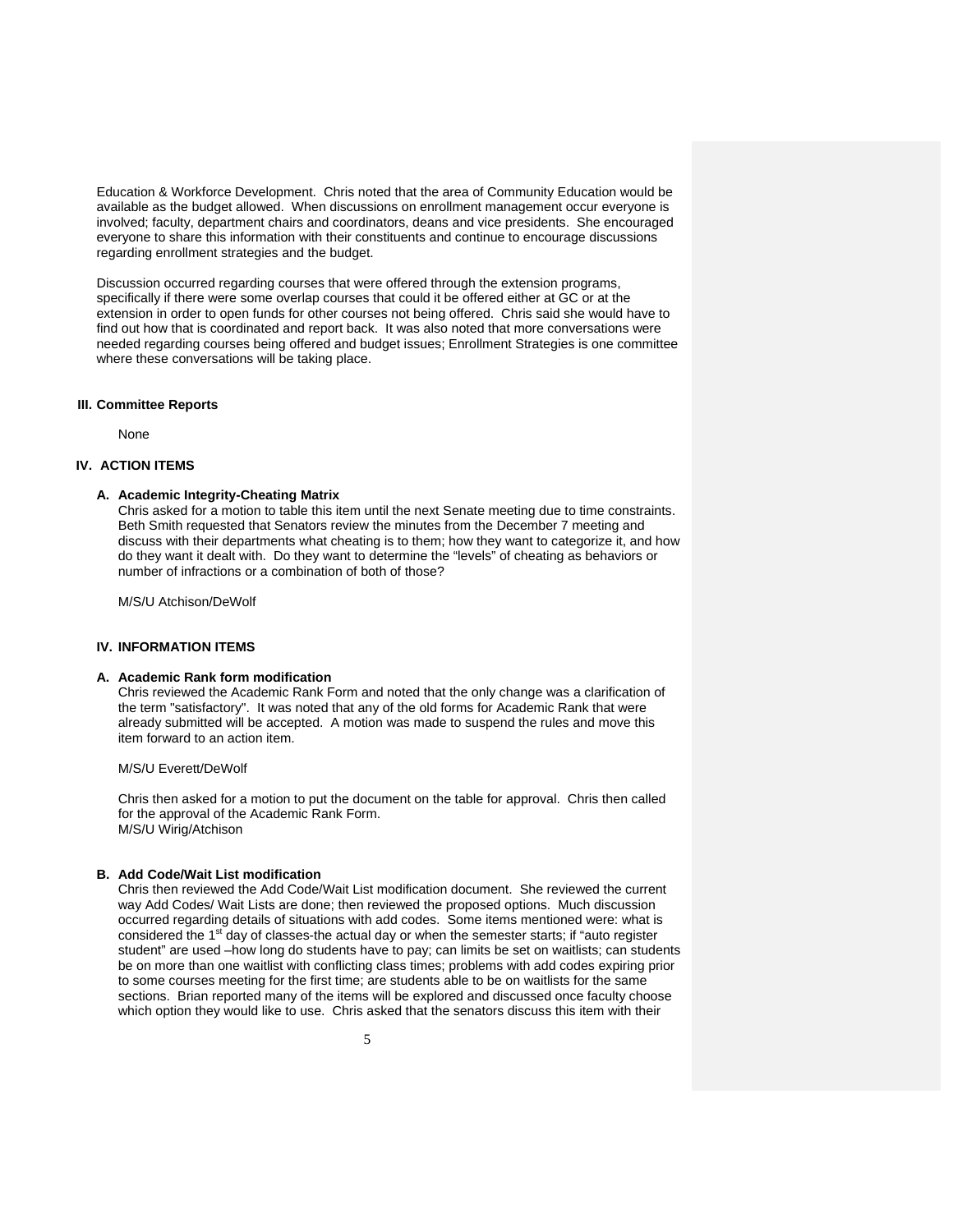constituents as much as possible between now and the special February  $8<sup>th</sup>$  meeting. Brian reiterated that he or Sheri Willis (both are at District Information Systems) were both available if any questions arise. Chris noted that the feedback from these discussions will go forward to DCEC and that they will be gathering input from students and faculty at both campuses.

#### **C. BP 1200-District and College Mission Statements**

Chris noted the attachment for this item and asked the Senators to please review it with their departments. This item will return as action item at the March 1 meeting.

#### **D. BP/AP 3900-Political Activity**

Chris noted the attachment for this item and asked the Senators to please share it with their departments. She noted she has already received feedback on this item and encouraged Senators for their feedback as well. Jim Mahler, AFT President, reported that the AFT has issue with the language of BP3900; the phrase "*but is not limited to*", is too broad and that a future administration could interpret and expand its meaning beyond the intended "mailboxes". He noted that the law specifically deals with mailboxes and his recommendation would be that the Academic Senate supports a BP in line with the current law. This item will return as an action item at the March 1 meeting.

Meeting Adjourned at 12:20pm Special Meeting is scheduled for February 8, 2010 Next regular meeting is scheduled for March 1, 2010.

CH: rw

The Academic Senate minutes are recorded and published in summary form. Readers of these minutes must understand that recorded comments in these minutes do not represent the official position of the Academic Senate. The Academic Senate expresses its official positions only through votes noted under "Action."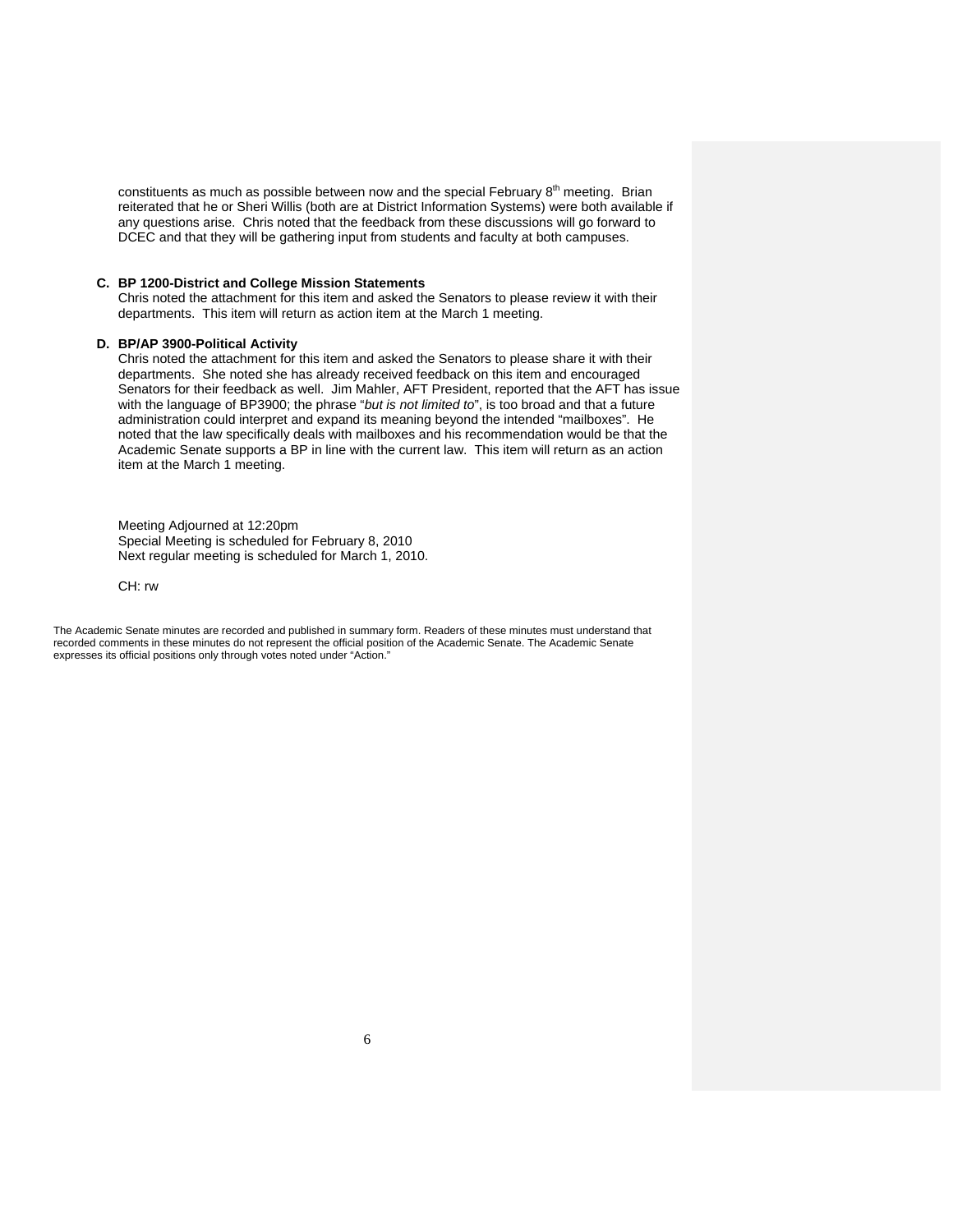# **Academic Senate Grossmont College**

### **Minutes of the Special Meeting – February 8, 2010**

### **MEETING ATTENDANCE:**

| x        | Chris Hill (President)                | X        | Diane Mayne-Stafford (CSIS)               | X | Dan Clauss/Karen Caires (Exer Sci/Well) |
|----------|---------------------------------------|----------|-------------------------------------------|---|-----------------------------------------|
|          | P.J. Ortmeier (AOJ)                   | X        | Ronald Norman (CSIS)                      |   | Larry Larsen (Exer Sci/Well)            |
|          | Lance Parr (AOJ)                      |          | Bonnie Schmiege (Counseling)              | x | Antonio Crespo (Foreign Lang)           |
|          | Tina Young (AOJ)                      |          | Mary Rider (Counseling)                   | X | Robert Henry (History)                  |
| $\times$ | Jennifer Carmean (ASL)                |          | Cruz Cerda (Counseling)                   |   | Devon Atchison (History-Sen Officer)    |
|          | Jamie Gould (ASL)                     | X        | Danny Martinez (Cross Cult Stud)          | X | Angela Feres (History)                  |
| Χ        | Jim Wilsterman (Art)                  |          | Joe Orate (Culinary Arts)                 | X | Priscilla Rogers (Inter Bus)            |
| X        | Gareth Davies-Morris (Art)            |          | James Foran (Culinary Arts)               |   | Patty Morrison (Library)                |
| X        | Jennifer Bennett (Art)                |          | Kathy Meyer (Dance) - Fall                | X | Jenny VandenEynden (Math)               |
| X        | Malia Serrano (Art)                   |          | David Mullen (Dance) - Spring             | X | Susan Working (Math)                    |
| $\times$ | Israel Cardona (Behav Sci)            |          | George Gastil (P/T Senate Officer @large) | X | Ray Funk (Math)                         |
| X        | Gregg Robinson (Behav Sci)            | X        | David Milroy (Divisional Senator AHLGC)   | X | Arturo Millan (Math)                    |
|          | Rebekah Wanic (Behav Sci)             |          | Eric Lund (Divisional Senator CTE/WD)     | X | Shawn Hicks (Math)                      |
|          | Richard Unis (Behav Sci)              |          | Kirin Farquar (Divisional Senator ESBS)   | X | Evan Wirig (Media Comm)                 |
| X        | Virginia Dudley (Bio Sci)             |          | Carla Sotelo (Divisional Senator LR)      | X | William Snead (Media Comm)              |
| X        | Michael Golden (Bio Sci)              | X        | Lee Johnson (Divisional Senator)          |   | Derek Cannon (Music)                    |
| X        | Michele Perchez (Bio Sci)             |          | Jane Nolan (DSPS)                         |   | Paul Kurokawa (Music)                   |
| X        | Brian Keliher (Bus Admin)             | X        | Carl Fielden (DSPS)                       |   | Steve Baker (Music)                     |
|          | Nate Scharff (Bus Admin)              | X        | Gary Jacobson (Earth Sci)                 |   | Joy Zozuk (Nursing) Diane Hellar        |
| X        | Linda Snider (BOT)                    |          | Judd Curran (Earth Sci)                   | X | Diane Gottschalk (Nursing)              |
| X        | Barb Gillespie (BOT)                  | X        | Oralee Holder (English)                   |   | Sharon Sykora (Nursing)                 |
| X        | Andy Biondo (CVT)                     |          | Adelle Schmitt (English)                  |   | Christine Vicino (Occ Therapy)          |
| X        | Don Ridgway (CVT)                     |          | Joan Ahrens (English)                     | X | Zoe Close (Phil/ Rel Studies) June Yang |
| x        | Jeff Lehman(Chemistry-Senate Officer) |          | Lisa Ledri-Aguilar (English)              |   | Bill Hoaglin (Phil/ Rel Studies)        |
|          | Cary Willard (Chemistry)              |          | Sue Jensen (English)                      | x | Ross Cohen (Physics)                    |
|          | Martin Larter (Chemistry)             |          | Chuck Passentino (ESL)                    | X | Stephanie Plante (Physics, Astr. Ph Sc) |
| $\times$ | Diana Vance (Chemistry)               |          | Nancy Herzfeld-Pipkin (ESL)               | X | Shahrokh Shahrokhi (Polit Economy)      |
| X        | Sheridan DeWolf (Child Dev)           | X        | Barbara Loveless(ESL)                     | X | Scott McGann (Polit Economy)            |
| X        | Claudia Flores (Child Dev)            | X        | Jim Tolbert (EOPS)                        |   | Lorenda Seibold-Phalan (Resp Ther)      |
| X        | Joel Castellaw (Comm)                 | X        | Sylvia Montejano (EOPS)                   |   | Barry Winn (Resp Ther)                  |
| X        | Jade Solan (Comm)                     | $\times$ | Laura Sim (Exer Sci/Well-Sen Officer_     | x | Craig Everett (Theatre Arts)            |
|          | Victoria Curran (Comm)                |          | Jamie Ivers                               |   | Buth Duggan                             |
| X        | Janet Gelb (CSIS)                     | x        | Jim Symington (Exer Sci/Well)             |   |                                         |

**GUESTS**:

Janet Castanos-Acting VP Academic Affairs

Sue Gonda, Acting Dean- English, Social and Behavioral Sciences

**RECORDER**: Rochelle Weiser

### **V. CALL TO ORDER (11:05)**

### **C. Public Comment**

None

**D. Approval of Agenda** 

A motion was made to approve the day's agenda. M/S/U Fieldon/Feres

### **VI. PRESIDENT'S REPORT**

None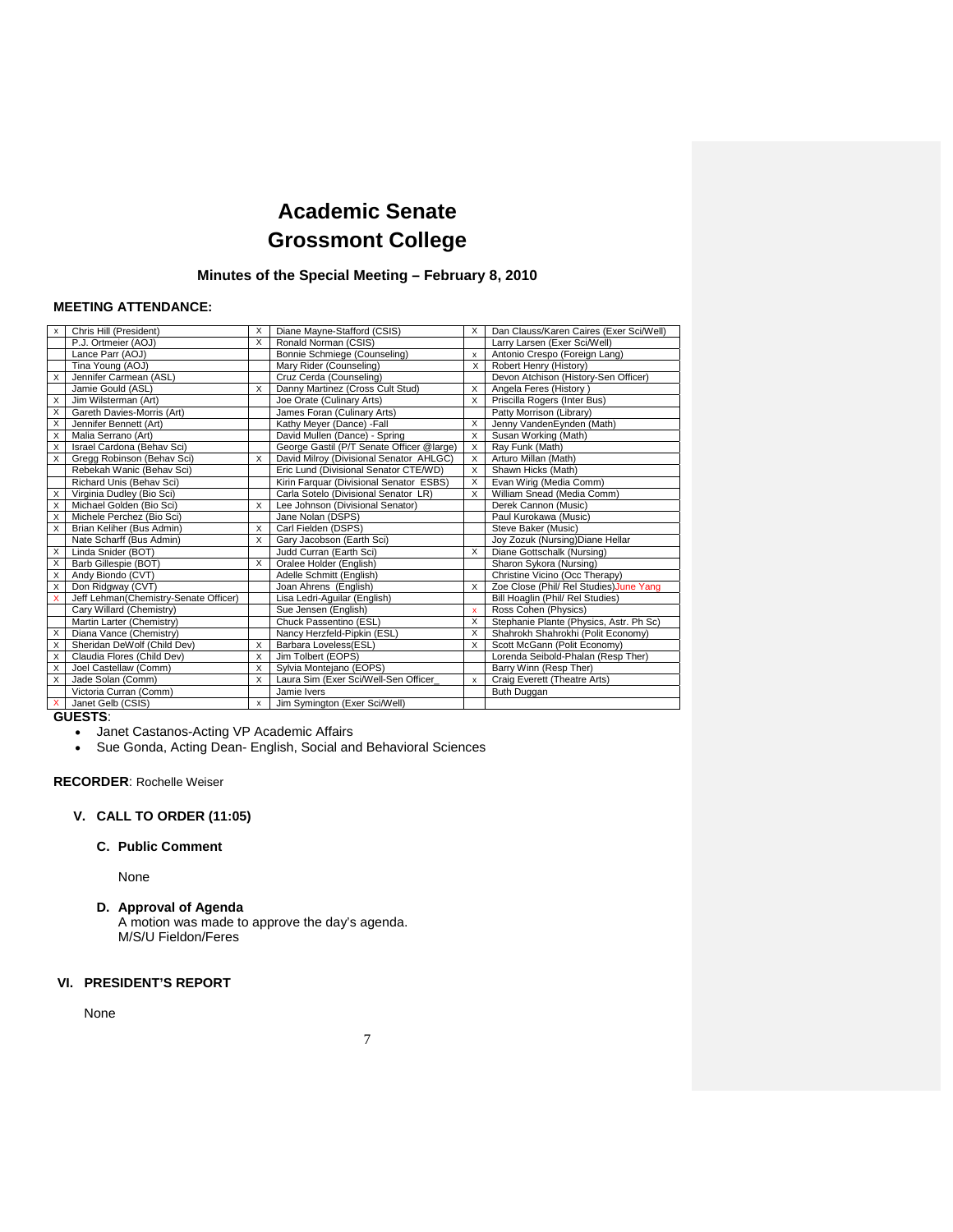### **VII. Committee Reports**

None

#### **VIII. ACTION ITEMS**

### **E. Add Code/Wait List modification**

Chris began by reviewing the Add Code/Wait List modification document. She reviewed what was currently being used and the new options. She then opened the options for discussion. Much discussion occurred. Some of the areas of concern were; what happens to a student who doesn't respond to the enrollment option- do they drop to bottom of the waitlist, what happens if a student is on waitlists for courses with conflicting times. Many Senators mentioned they had polled their students; students did not like current system and liked the option of the waitlist being available from the first day of registration. Brian reiterated that once an option is chosen, then the details regarding length of time to respond, what happens with no response, etc…. will be worked out. Another area of concern was with the add code being required from the first day of class and concern that this would create a problem for courses trying to reach their minimums. This also included a concern about courses that begin the Saturday after the first Monday of classes. More discussion occurred. Chris then entertained a motion to end debate.

### M/S/U Dudley/Sim

Chris then asked would the Senators like to have each option presented as a motion or have a *straw* vote. In the interest of time a *straw* vote was agreed to. The first item voted on was the registration option; auto register or e-mail notification. The majority favored the auto register option. Discussion occurred regarding the add code portion. It was clarified that if they choose to have add codes required from the first day of class this would require add codes for all classes, even those that are not full. An item of concern was the ability to fill classes that have not met the minimum requirements i.e. the students cannot enroll themselves and must receive an add code on the first day of class but often discussion is already occurring as to whether or not to cancel the course. It was also clarified that if the add code requirement needed to be changed it could be done. Chris then asked the Senators to vote, by standing, on option B-1 then B-2 respectively. Option B-1 was the majority; Chris will carry option B-1 forward to DCEC as the Academic Senate's choice.

The question was asked when it will be implemented; Brian reported that it had to come forward from Cuyamaca as well and then be discussed at DCEC prior to implementing.

Chris noted that the discussions regarding concern over the cancellation of classes was one that needed to be deferred to occur within departments involving chairs and coordinators, department deans, and faculty.

#### **F. Resolution in support of the CFT March**

Chris presented the Resolution in support of the CFT March. She then asked for a motion to put the Resolution on the table.

#### M/S/U Robinson/Dudley

Chris asked Greg to give the background on the resolution and then opened the item for discussion. Some concerns were; whether or not the Academic Senate should be involved in political items; concern that the language of the resolution states "we want" these items as opposed to "we support" these items. Chris noted that the statewide Academic Senate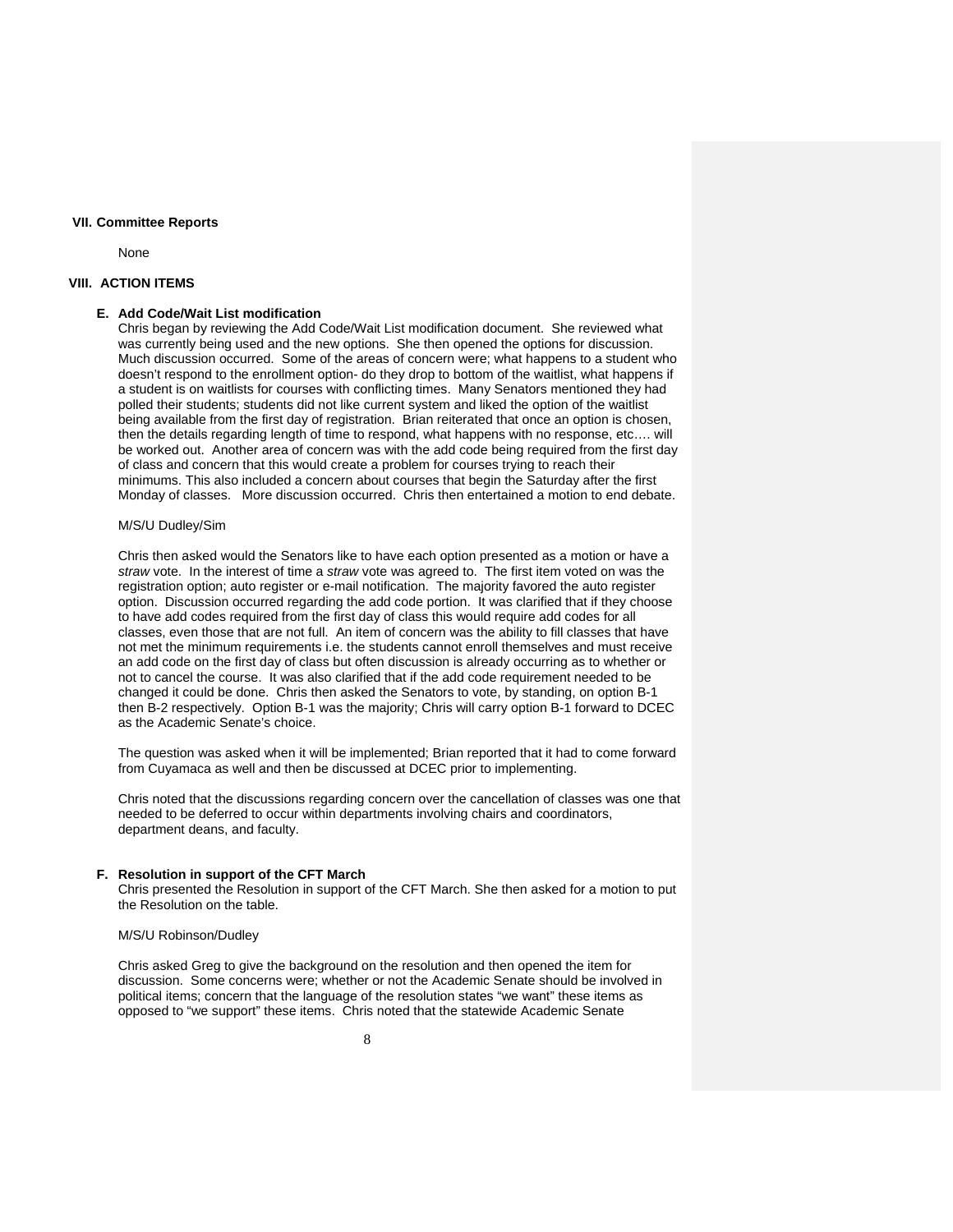participates in political discussions in Sacramento and the Senate is very much involved in advocacy. She also noted that due to the timing of the march and the next Senate meeting the two options available would be to rework the resolution, thereby waiting to give support, or to vote on the Resolution as it stands. Some discussion occurred that by endorsing the march, the Senate would be endorsing all the items listed and not all may be in agreement with that. Chris clarified that the item referring to a "*free public education*" was in reference to the Education Master Plan and the fact it has not been reviewed in 40+ years and they are in support of reviewing it. The option was reviewed to have the Resolution be reworked or stand as is for a vote; it was decided to vote as it stands.

Chris then called for the question to pass the resolution. In Favor-34 Opposed-10 Abstained-8 Motion passed.

Meeting Adjourned at 11:45pm Next meeting is scheduled for March 1, 2010.

CH: rw

The Academic Senate minutes are recorded and published in summary form. Readers of these minutes must understand that recorded comments in these minutes do not represent the official position of the Academic Senate. The Academic Senate expresses its official positions only through votes noted under "Action."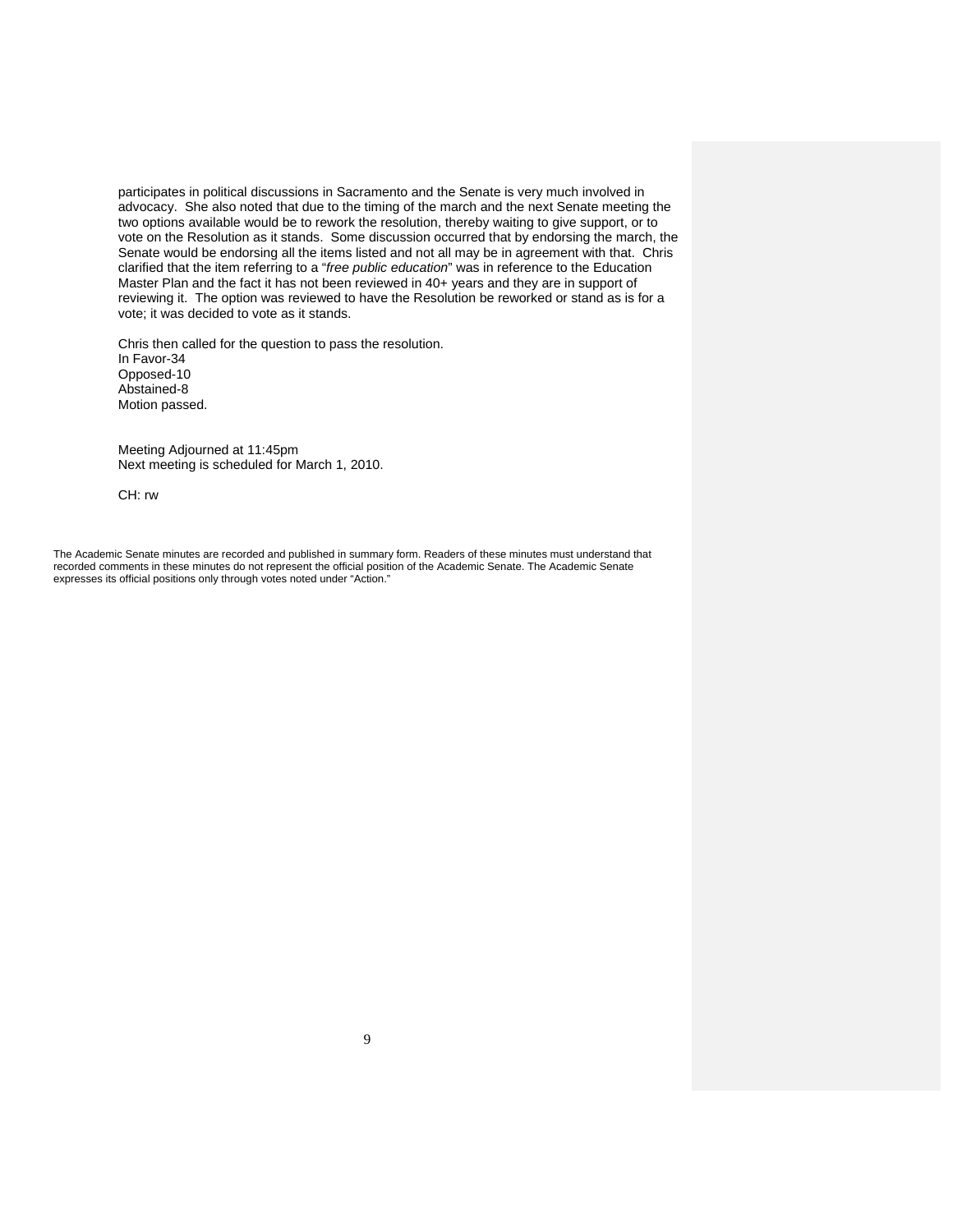### **Information Item – March 1, 2010**

### **Attachment #1**

| <b>BP 1200</b> | <b>District and College Mission Statements</b>                          |  |                            |  |  |  |  |  |
|----------------|-------------------------------------------------------------------------|--|----------------------------|--|--|--|--|--|
| Reference:     | <b>WASC/ACCJC Standard One</b><br>Board Policies 2410, 2510, 2515, 2520 |  |                            |  |  |  |  |  |
| Adoption Date: | August 21, 2001                                                         |  | Updated: February 20, 2007 |  |  |  |  |  |

The District and college Mission Statements are part of the six-year strategic planning process. The Mission Statements are as follows:

### **DISTRICT MISSION STATEMENT**

#### **Vision**

Transforming lives through learning.

#### **Mission**

Provide outstanding learning opportunities that prepare students to meet community needs and future challenges of a complex, global society.

Grossmont-Cuyamaca Community College District fulfills its mission by providing

- Outstanding undergraduate education leading to certificates, associate degrees, and transfer;
- Excellent career and technical education programs that prepare students for workforce entry and advancement;
- Comprehensive student development and support services that help students succeed in meeting their
- educational goals; Engaging educational services that meet learners needs in basic skills, English language proficiency, and lifelong learning; and
- Responsive social and economic development programs and community partnerships.

### **Value Statement**

Cultivate a student-centered culture of excellence, trust, stewardship, and service.

### **GROSSMONT COLLEGE MISSION STATEMENT**

### **Vision**

Grossmont College - Changing lives through education.

### **Mission**

Grossmont College is committed to providing an exceptional learning environment that enables diverse individuals to pursue their hopes, dreams, and full potential and to developing enlightened leaders and thoughtful citizens for the global community.

Our mission is fulfilled by providing the people of East San Diego County with:

- Transfer degrees and certificates programs
- Career technical education and workforce development
- Basic skills
- Student support services that promote student access and achievement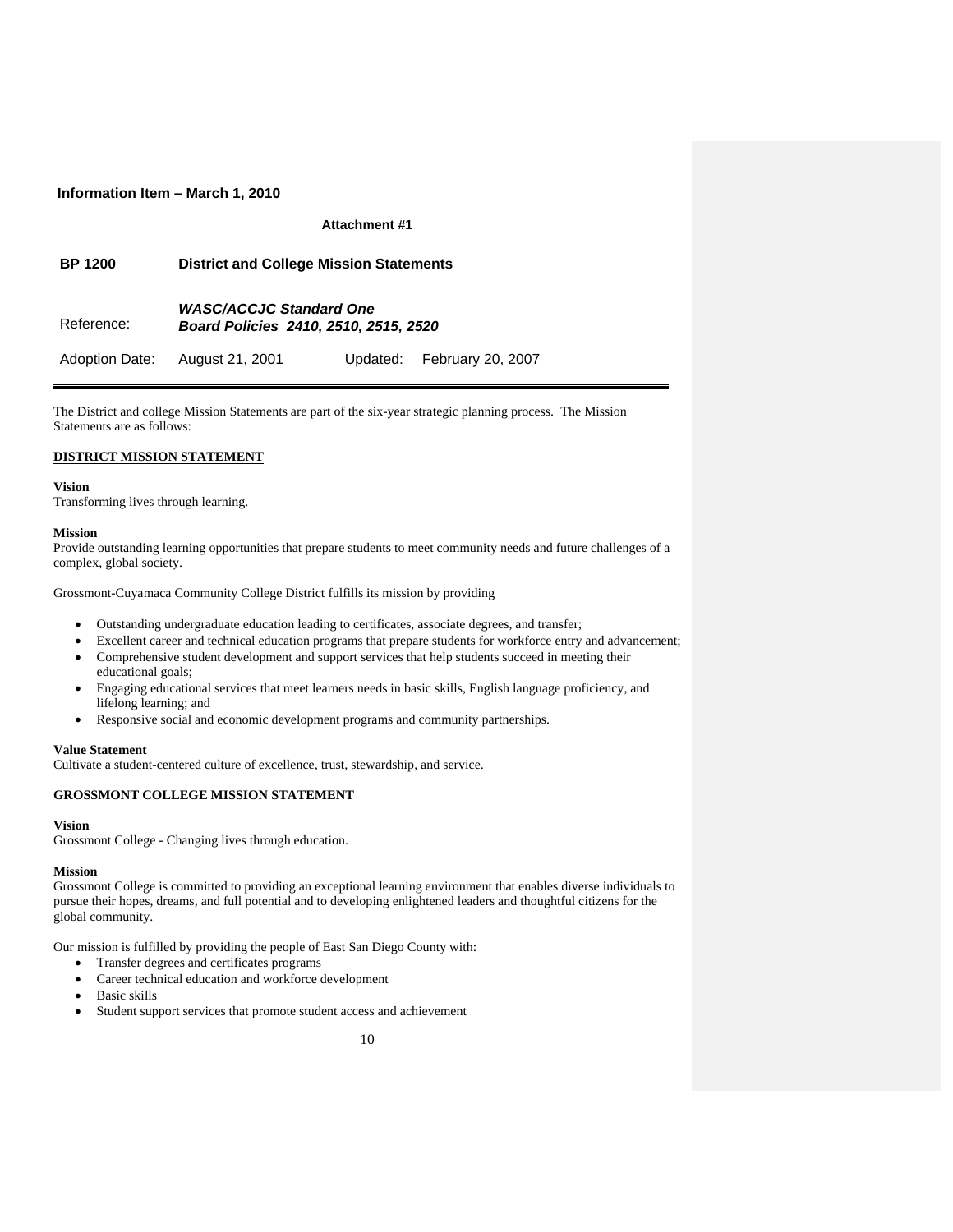Community education

### **Values**

- **Learning and Student Success** We dedicate our resources and ourselves in support of our students and their pursuits to achieve their academic, professional, and personal goals.
- **Creativity and Innovation** We value the capacity for ingenuity and originality on our campus and within our community.
- **Pursuit of Excellence and Continuous Improvement** We strive for excellence in our programs and services. We believe in the capacity for continuous improvement in the pursuit of excellence. We accept the challenges of being accountable for our efforts.
- **Integrity** We commit to acting and speaking truthfully and responsibly and hold ourselves and others accountable to this standard.
- **Power of Diversity and Inclusion** We are committed to a climate for learning that considers diverse perspectives to be a powerful component in the education of every individual, valuing and accommodating both differences and commonalities.
- **Civility** We value fair, respectful, thoughtful interactions, based on a positive approach, that promote reflection, foster deeper understanding of phenomena, and permit achievement of common goals.
- **Balance** We value a nurturing and positive approach in all we do, embracing laughter and enthusiasm, as we nurture the development of the whole individual, including the intellectual, spiritual, emotional, and physical well-being of each individual.

### **CUYAMACA COLLEGE MISSION STATEMENT**

#### **Vision**

Learning for the Future

#### **Mission**

The mission of Cuyamaca College is to serve a diverse community of students who seek to benefit from the college's wide range of educational programs and services.

In order to fulfill its commitment to student learning, the college provides:

- Instructional programs that meet student needs for transfer education, career technical education, general education and basic skills courses
- Community education programs and services
- Programs that promote economic, civic and cultural development

To facilitate this mission, Cuyamaca College provides a comprehensive range of support services including: outreach and access initiatives, academic and learning resources, student development programs, and multicultural and cocurricular activities.

In support of its mission, Cuyamaca College structures its planning processes and engages the college community by pursuing the following areas of focus, which form the foundation of the 2010-2016 Strategic Plan:

- Student Access
- Learning and Student Success
- Value and Support of Employees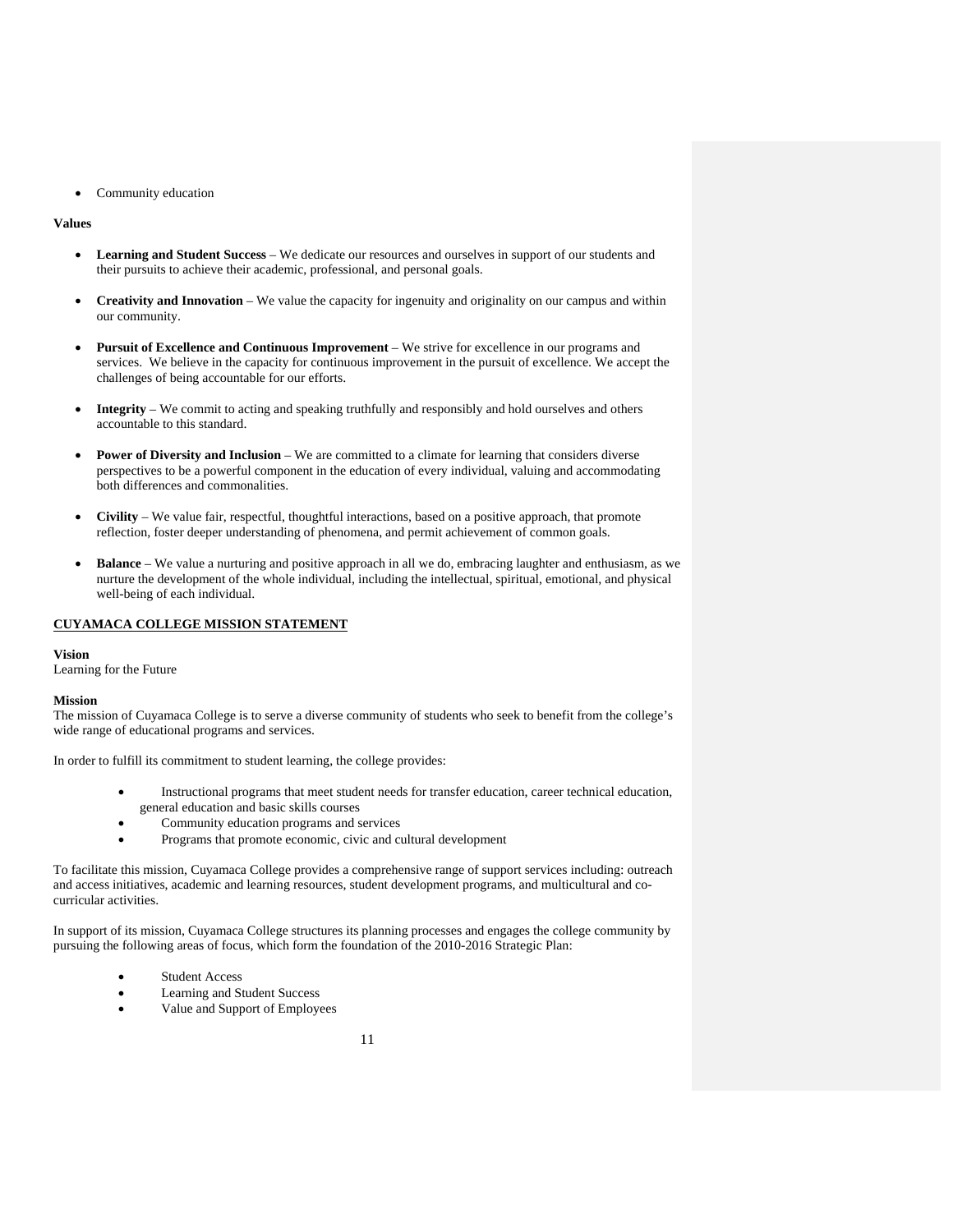- Economic and Community Development
- Fiscal and Physical Resources

### **Values**

Our Mission is reflected in the college's six core values:

- Academic Excellence<br>• Student Access and Su<br>• Environmental Stewar<br>• Strong Community Re<br>• Innovation and Creativ<br>• Diversity and Social H
- Student Access and Success
- Environmental Stewardship
- Strong Community Relations
- Innovation and Creativity
- Diversity and Social Harmony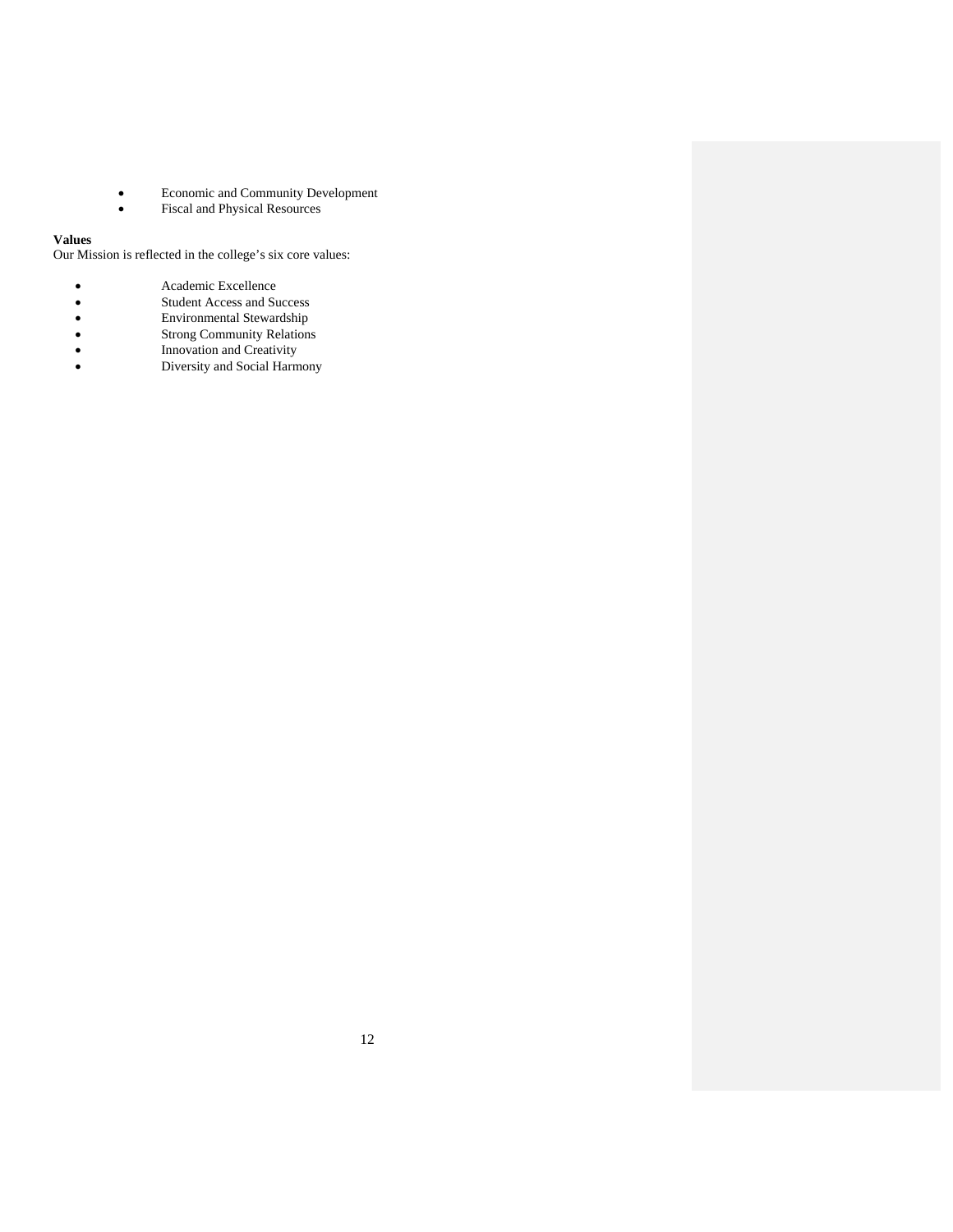**Information Item – March 1, 2010**

**Attachment #2** 

## **BP 3900 Political Activity**

Reference: *Education Code Sections 7054, 7056; Government Code Section 8314* 

Adoption Date: April 15, 2003

Members of the Board and employees shall not use District funds, services, supplies, mailboxes, or other equipment to urge the passage or defeat of any ballot measure or candidate, including, but not limited to, any candidate for election to the Governing Board. The term "equipment" is limited to mailboxes procured at taxpayer expense. \_\_\_\_\_\_\_\_\_\_\_\_\_\_\_\_\_\_\_\_

This policy prohibits political activity as described above during an employee's working hours, but shall not be construed to prohibit an employee from urging the support or defeat of a ballot measure or candidate during nonworking time.

Initiative or referendum measures may be drafted on an area of legitimate interest to the District. The Board may by resolution express the Board's position on ballot measures. Public resourcesmay be used only for informational efforts regarding ballot measures. *(Moved from BP 2716)*

| Formatted: Highlight                |
|-------------------------------------|
| Formatted: Highlight                |
| Formatted: Strikethrough, Highlight |
| Formatted: Strikethrough            |